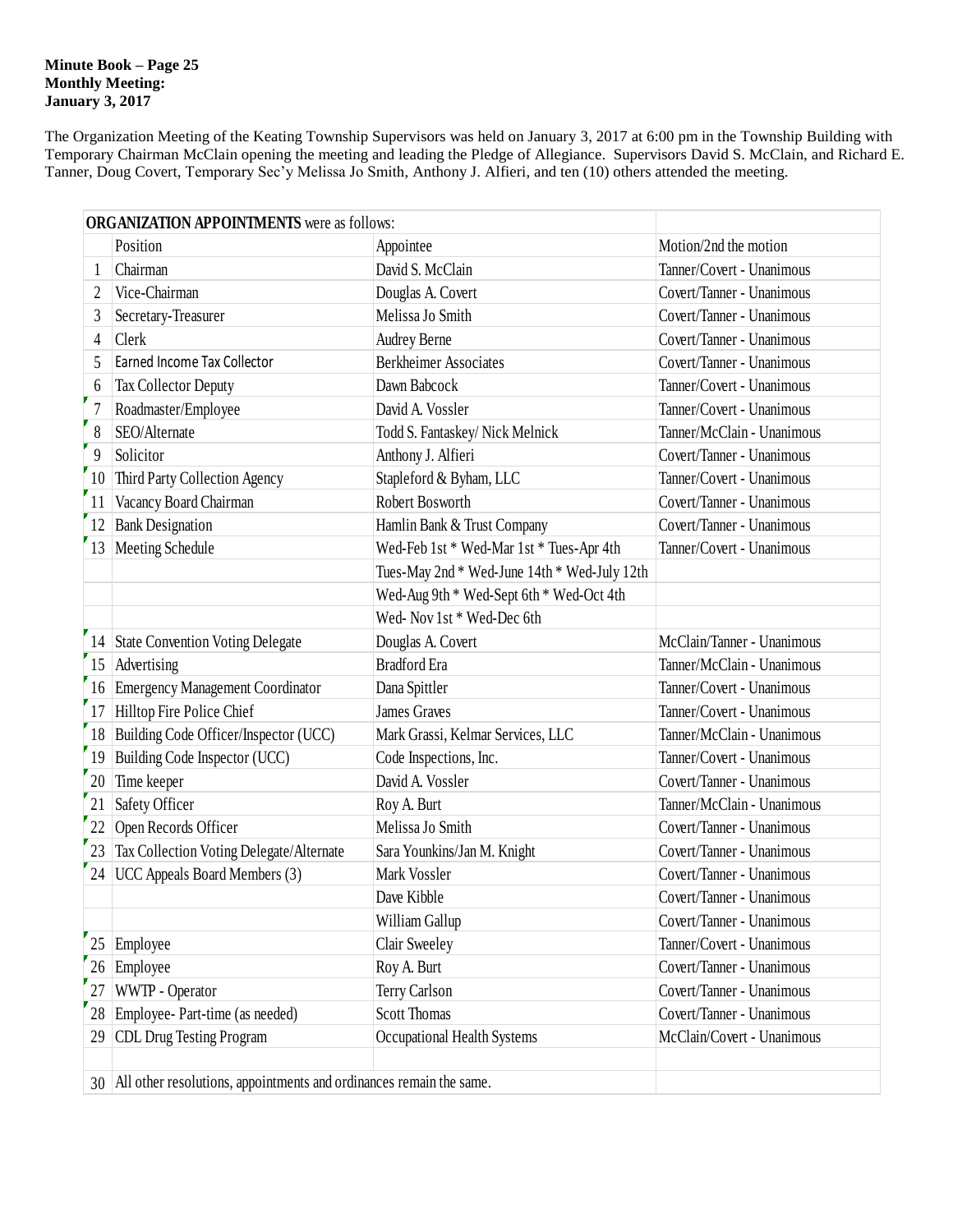Minute Book – Page 26 Organizational Meeting January 3, 2017

The Minutes of the December 7th, 2016 meeting were unanimously approved by motion of Supv Covert/2<sup>nd</sup> Tanner. **TREASURER'S REPORT** showed the following bank balances:

|                         | <b>GENERAL FUND</b> | <b>STATE AID</b> | <b>SEWER</b> | Period of    |            | 12/1/16 to 12/31/16 |
|-------------------------|---------------------|------------------|--------------|--------------|------------|---------------------|
| Petty Cash              | 89.42               | -                | 136.68       | General Fund | Receipts   | 14,708.02           |
| Checking                | 41,373.25           | 1,786.83         | 4,099.82     |              | Expenses   | 510,273.80          |
| Savings                 | 417.127.77          | 98.421.49        | 79,609.86    |              | Checks No. | 7342-7382           |
| NWS - Savings           | 107,432.81          |                  |              |              |            |                     |
| Impact Fee/Debt Res     | 51,027.93           |                  | 46,960.50    | State Aid    | Receipts   |                     |
|                         | 617,051.18          | 100.208.32       | 130,806.86   |              | Expenses   | 23,589.61           |
| <b>PAID EXPENSES</b>    | 2,278.11            |                  | 7,583.82     |              | Checks No. | 3082-3088           |
| <b>UNPAID EXPENSES:</b> | 14,844.08           | 7,185.90         | 2,015.46     |              |            |                     |

A motion was made by Supv Covert/2<sup>nd</sup> Tanner, to accept the Treasurer's Report, pending audit. Motion carried unanimously. By motion of Supv Tanner/2<sup>nd</sup> Covert, it was unanimously agreed to pay the bills as listed on the Expense Report for a total of \$24,045.44, including Sewer Expenses of \$2,015.46. A motion was made by Supv Covert/ $2<sup>nd</sup>$  Tanner to pay any bills that come due before next meeting that will accrual a late charge. Motion carried unanimously.

# **PUBLIC HEARD:**

- 1) Chris Chapman read a statement in which he questioned a supervisor's vote against the 2017 budget because "it appeared that one of the supervisors cast a 'nay' vote on the motion because after reviewing the 2016 budget and the amended 2016 budget, there were numbers in these documents he didn't agree with" Chapman asked, "Did this supervisor attend any workshops to explain his concerns to the board so actions could be taken to achieve a unanimous decision for a proposed 2017 budget? "The supervisor also stated that he would like a forensic audit done to satisfy him with the numbers, and if he is wrong, and the budget is not off, he would step down as supervisor." After explaining the definitions of "audit" and "budget," Chapman then referred to the new business portion of the supervisors' September meeting where it is recorded that "the township received the final 2015 financial audit from Felix and Gloeckler, P.C., and all the financials are in accordance with the government standards. Then, pointing to the article printed in The Era on Dec. 9, 2016, Chapman said it stated that Alan C. Felix, the CPA of the Erie-based certified public accountants who audit Keating Township financial records, told the supervisors he sees no problems with the municipality's budget process. "I have not heard any negative findings from the township's elected auditors either," stated Chapman. Chapman called attention to the section where the supervisor stated he favored bringing in a Harrisburg firm, which he has contacted, to perform a forensic audit. Chapman said he believes "if the majority of the board has voted to accept the proposed budget after much deliberation of all aspects of its preparation and that the tax-paying residents of the township should not have to pay for a forensic audit to be done when no less than two audits have already been performed with no negative findings." Chapman said the supervisor should have "explicitly expressed his concerns to the other boards members" for consideration prior to any motion to adopt the proposed budget. In conclusion, Chapman stated, "Being that a paid auditing firm and the elected auditors both have found nothing wrong, then I think that if this supervisor has any amount of measurable integrity within him that he should do what he said and announce his intention to resign as a supervisor tonight and follow up with an official letter of resignation given to the secretary prior to the February meeting."
- 2) Margaret Vandermark wanted to know why Melissa says it's "her" budget. Supv Covert stated that all of the workers take ownership of their work.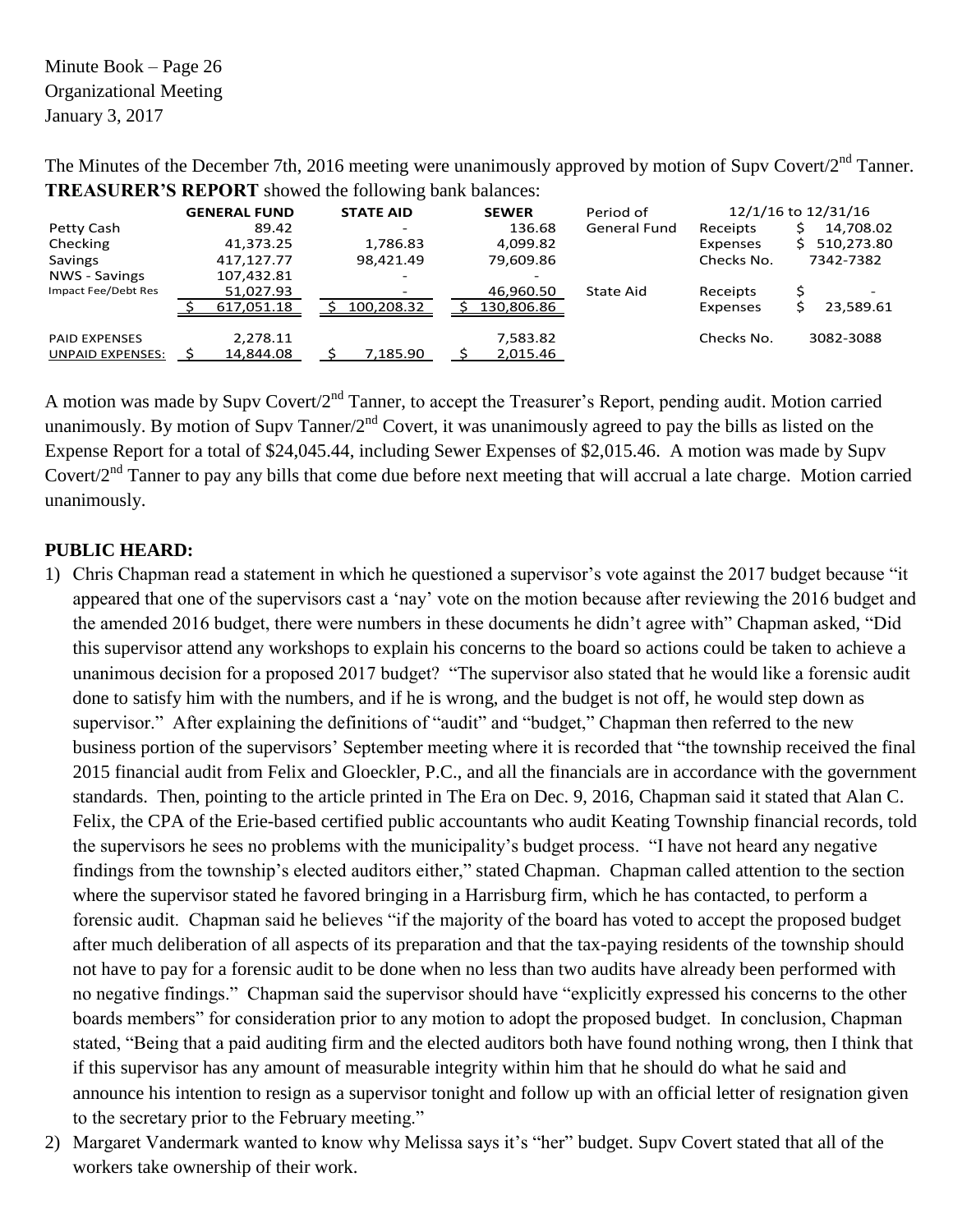### **COMMUNICATIONS:**

- 1) The PSATS Educational Conference & Trade Show is being held April  $23<sup>rd</sup> 26<sup>th</sup>$  in Hershey. A motion was made by Covert/ $2<sup>nd</sup>$  Tanner to table who would be attending conference. Motion carried unanimously.
- 2) The PSATS news bulletin was received; McClain noted that the 2017 IRS mileage rate decrease from 54 cents per mile to 53.5 cents per mile. A motion was made by Supv Tanner/2<sup>nd</sup> McClain to accept 53.5 cents per mile. Motion carried unanimously. 2017 Bidding Limits: Minimum purchase amount that requires advertisement for bids remains at \$19,700 for 2017. In addition, the minimum purchase amount for the telephone quotes remains at \$10,700 for 2017.

## **OLD BUSINESS:**

1) Sec-Tres Smith stated that Phase III Right of Ways are almost completed. Supv Covert is reviewing the plans of the WWTP Phase III. He hasn't noticed any huge issues.

## **NEW BUSINESS:**

- **1)** A motion was made by Supv Covert/2nd Tanner, to adopt Resolution No. 2017-A, accepting SEO Fantaskey's 2017 Fee Schedule for the Sewage Enforcement Officer. Motion carried unanimously. It was noted there were no increases or decreases.
- **2)** Resolution No. 2017-B was motioned by Supv Covert/2nd Tanner to accepted G & C Coal Analysis Lab, Inc. agreement for Phase II WWTP laboratory testing. Motion carried unanimously.
- **3)** A motion was made by Supv Covert/2nd Tanner, to adopt Resolution No. 2017-C, Stapleford & Byham, LLC, agreement to be our 3rd Party Solicitor for our sewer account. Motion carried unanimously.
- **4)** Supervisors had a long discussion regarding Employee Raises. Supv Covert would like to see Laborers increase by \$.75 per hour, Road Master increase by \$1.75 per hour and Sec-Tres increase by \$3.00 per hour. Supv Covert stated everyone has done an excellent job. Sec-Tres duties have increase with the Phase II Sewer Project being completed and she has handled it wonderfully. Supv Tanner asked did we budget for any of these raises. And this amounts? Supv Covert state that there are numbers in the budget for this. Supv Tanner, did we discuss it in any budgeting procedures? Sec-Tres Smith stated Supv Tanner didn't come to any of the workshops. Supv Tanner stated he came to a couple of the workshops. Sec-Tres Smith stated Supv Tanner didn't come to the budget workshops. Supv Tanner stated that we didn't bring it out to the people. Sec-Tres Smith stated that all amounts were in the 2017 budget. Supv Tanner stated that we have very good benefits, if you look around there isn't anybody giving raises and being implemented, I see people benefits being taking away; I'm not saying we are going to take away. A few residents asked questions, what current wages are to date, what duties and how much extra work load they each have. Supv Covert did check in with PSATS Wage Summary and Benefits for our area and Keating Twp wages are right in the middle. Supv Tanner sat on Union negotiations and he would see 1-2% raises. Supv McClain figured out the 1-2%. Laborers - .37 Sec-Tres - .30. Lu Vandermark asked what other Twp like Foster are making. Sec-Tres Smith stated Foster Twp is making over \$60,000 a year and Bradford Twp is making over \$55,000. Supv Tanner said County just received 1% and they changed their insurance. Supv Tanner said it was out of the normal to give raises like this. Supv Covert said let give a snap shot back, last year there were working supervisors, Phase II sewer system came on aboard and she took a large share of that load on because us Supervisor can't be here all time. She has absorbed a lot of the work load. Supv Covert shared a day of office life of Melissa to the residents. Nelson Tanner stated .40 a raise for laborers is a decent increase. Supv McClain would to like to make the motion of Laborer \$.50, Road master \$1.50 and \$2.00 for our Sec-Tres with Supv Tanner recommendations. Supv McClain is comfortable with that but is open for any other decisions. Emery asked if the 5% health benefits have changed. McClain is not opposed to looking into health benefits but not at this time. McClain wants to work on the personal policy in the future to change a few things that need to